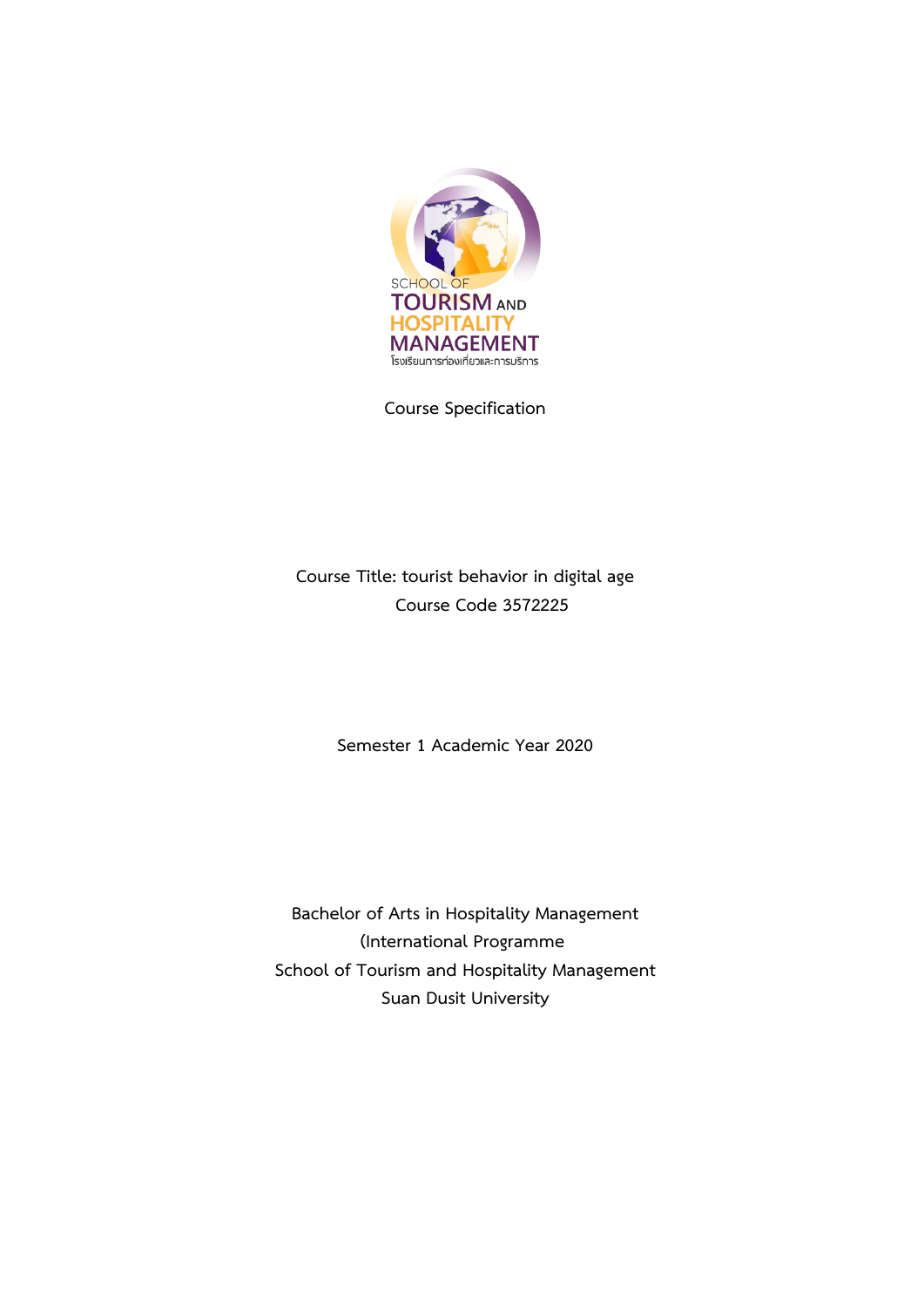# **Content**

| Section 1 | General information                             | 3  |
|-----------|-------------------------------------------------|----|
| Section 2 | Aims and Objectives                             | 4  |
| Section 3 | Course Description and Implementation           | 4  |
| Section 4 | Development of Students' Learning Outcomes      | 5  |
| Section 5 | Teaching and Evaluation Plans                   |    |
| Section 6 | Teaching Materials and Resources                | 15 |
| Section 7 | Evaluation and Improvement of Course Management | 16 |
|           |                                                 |    |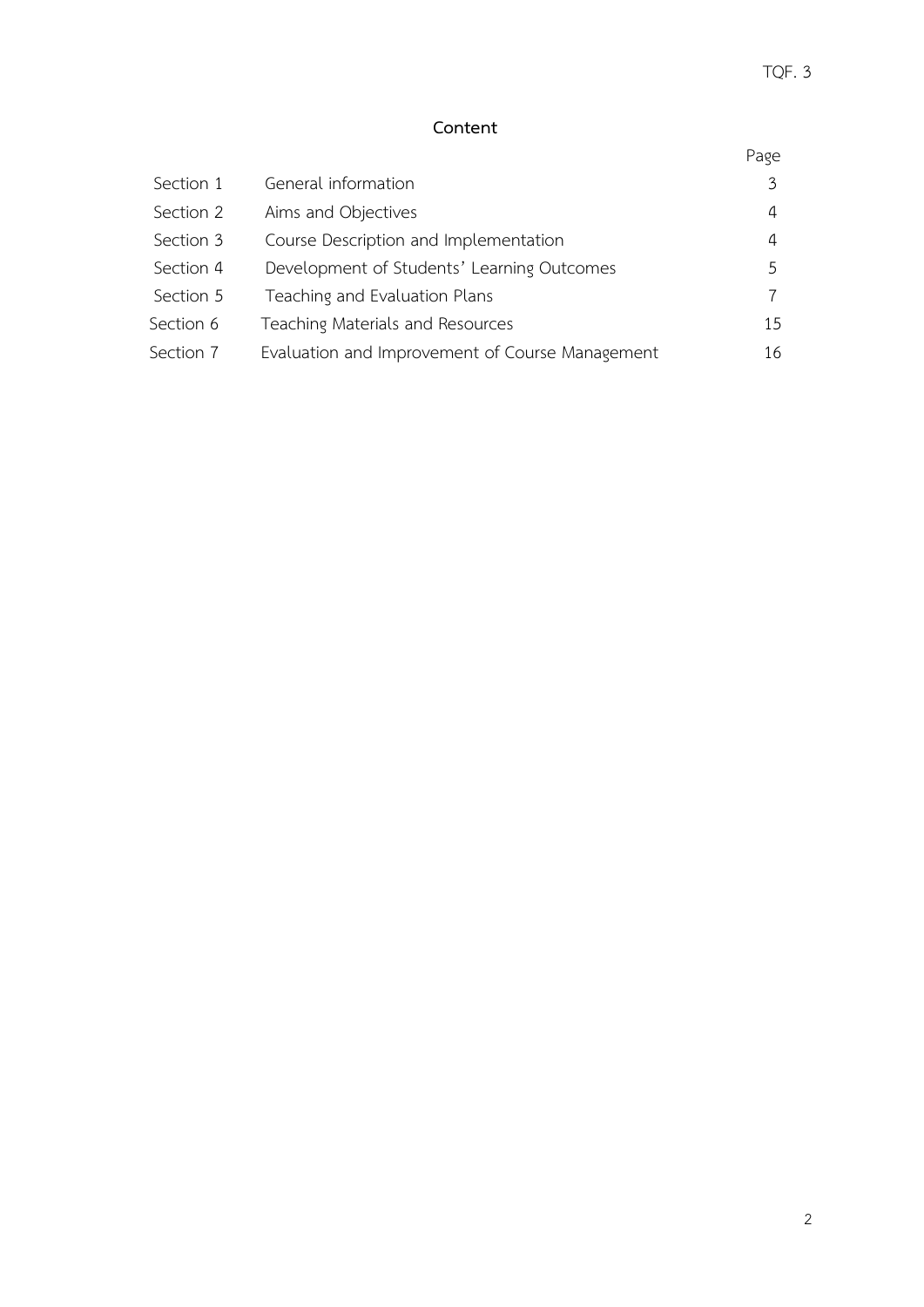### **Course Specification**

**Name of institution** Suan Dusit University

**Campus/faculty/department** School of Tourism and Hospitality Management

# **Section1 General Information**

**1. Course code and course title**

### 3572225 *tourist behavior in digital age*

**2. Number of credits**

 $3(3-0-6)$ 

- **3. Curriculum and type of subject**
	- **3.1** Bachelor of Arts Programme in Hospitality Management
	- **3.2 Type of Subject** Core course

### **4. Responsible faculty members**

- **4.1 Course Coordinator** A.Tipvimon Prasertsri
- **4.2 Instructors** A.Tipvimon Prasertsri **Section** A1
- **5. Semester / year of study**

Semester 1 academic year 2020 / 2<sup>nd</sup> year student

**6. Pre-requisite (if any)**

None

**7. Co-requisites (if any)**

None

**8. Venue of study**

Suan Dusit University

**9. Date of latest revision**

June 4th, 2020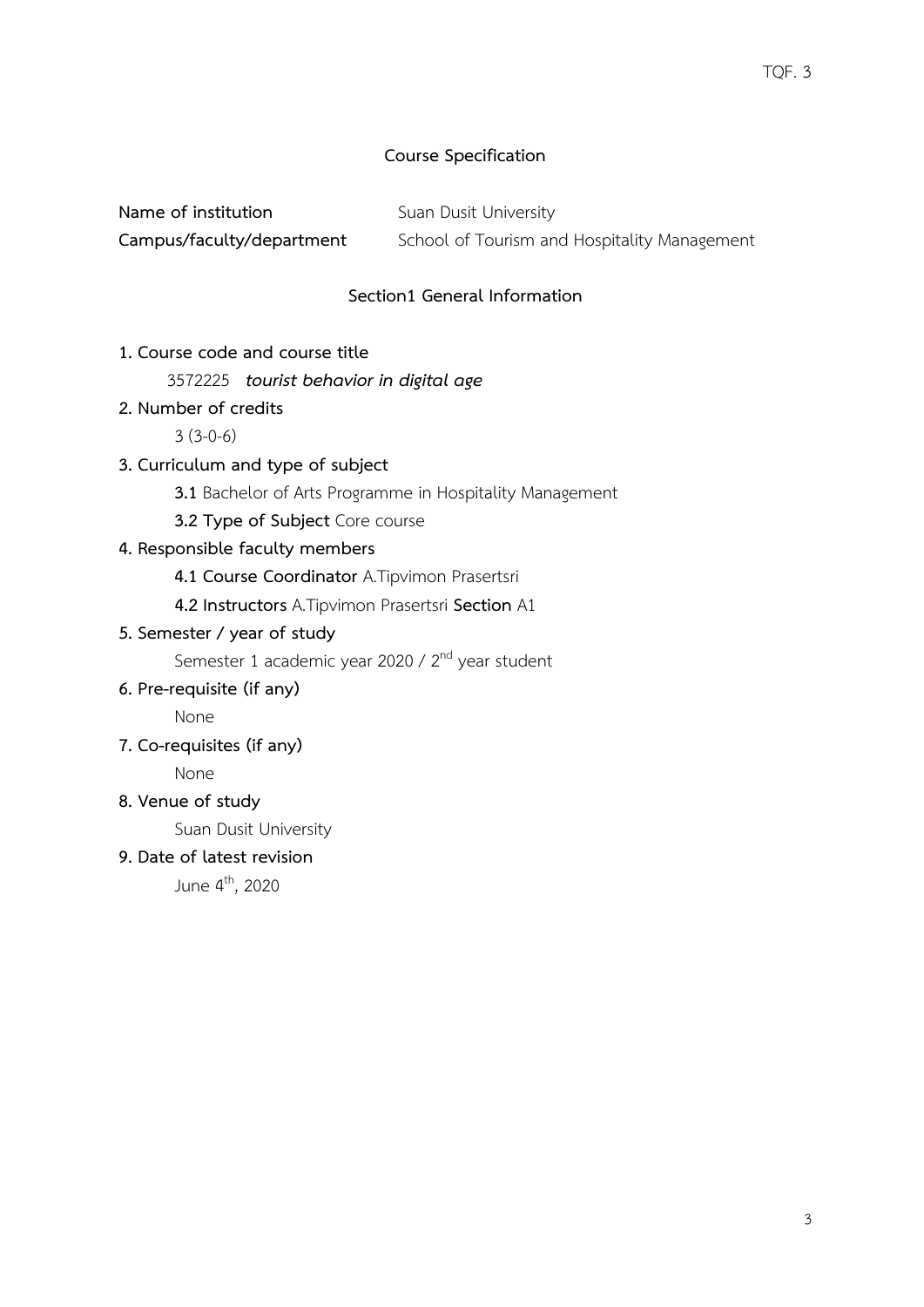### **Section 2 Aims and Objectives**

### **1. Aims of the Course**

- 1.1 Cognitive Theory (Knowledge from learning
- Have an understanding of Hospitality Information Communication Technology.
- 1.2 Skills (Abilities and skills acquired from learning
- Be able to collect and disseminate information using technology.
- Student can use current computing techniques, skills, and/or technologies
- 1.3 Moral (Attitudes, Moral and Ethical derived from learning
- Students will be realized how to use the information technology with the ethically.

# **2. Objectives of Course Development/Modification**

Student will understand the Hospitality Information Communication Technology. And be able to use current computer techniques for communicate in workplace to collect and disseminate information using technology with the ethically.

## **Section 3: Course Description and Implementation**

## **1. Course Description**

Concepts and principles of computer networking and the importance of choosing Information technology resource, learning how to seek, gathering information and managing database of tourism and hotel management for apply information technology in the service industry in order to improve the efficiency of services

#### **2. Number of Hours per Semester**

| Lecture<br>(Hour) | Additional class<br>(Hour) | Laboratory/field<br>trip/internship<br>(Hour) | Self-study<br>(Hour) |
|-------------------|----------------------------|-----------------------------------------------|----------------------|
| 30                | $\sim$                     | 30                                            | 75                   |

## **3. Number of hours that the lecturer provides individual counseling and guidance**

The faculty member provides academic advice and guidance to students (individual/group) 12 hours/week. Time and date will be informed at the first section.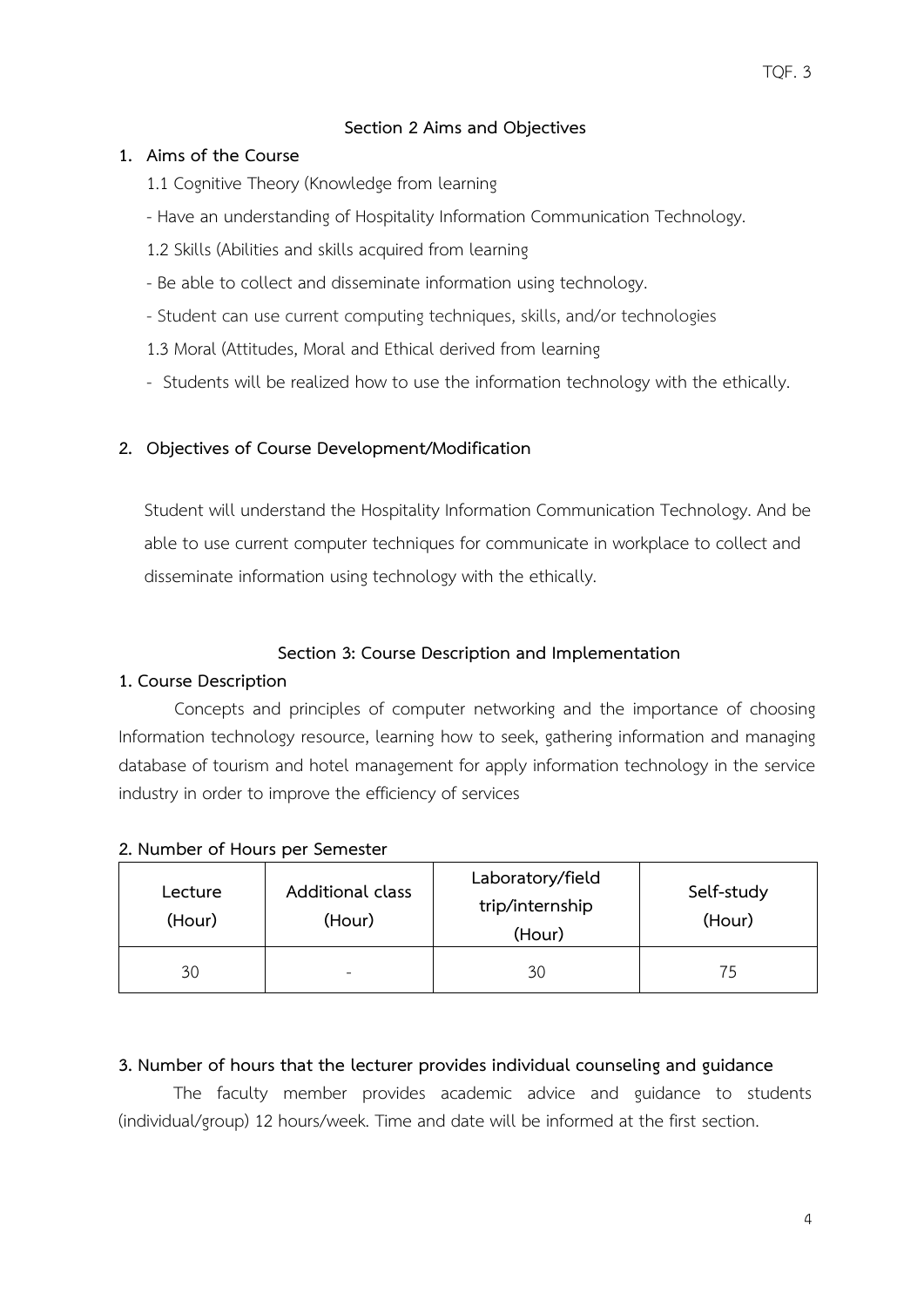### TQF. 3

# **Section 4 Development of Students' Learning Outcomes**

# **1. Morality and Ethics**

## **1.1 Expected outcome on morality and ethics**

Enable the students to be responsible, disciplined, honest and able to morally and ethically apply specific skills learnt throughout this course as follows:

 $\overline{O}$  (1 To realize good values, moral conscience and ethics

(2 To be self and social responsible with good attitude and behavior

(3) To responsible of duties, good membership and develop leadership skills and act as a role model to others

 (4) To be disciplined and follow the organizational and social rules and regulations

1.2 Teaching methods

- lecturing alongside with examples of moral and ethical issues such in referencing

and matters related to intellectual property law

- organising a focus group to find relevant examples

1.3 Evaluation methods

- frequency of attendance and punctuality of assessment submission

- correct referencing

## **2. Knowledge Development**

## **2.1 Expected outcome on Knowledge and skills development**

 (1 To understand the important principles and theories of hospitality organizational behavioral and interpersonal skills, international marketing, tourist behavior and related skills systematically and globally.

 **(2 To be able to integrate knowledge of hospitality with other related fields.**

 (3 To understand research designs and methodology in order to solve organization problems and to develop organization knowledge management.

2.2 Teaching methods

Lecture, focus group, group work, academic presentation, analytical studies, academic assessments throughout the semester

2.3 Evaluation methods

- mid-term exam, and final exam

- other written and verbal assessments throughout the semester

- learning by doing (interview tourist)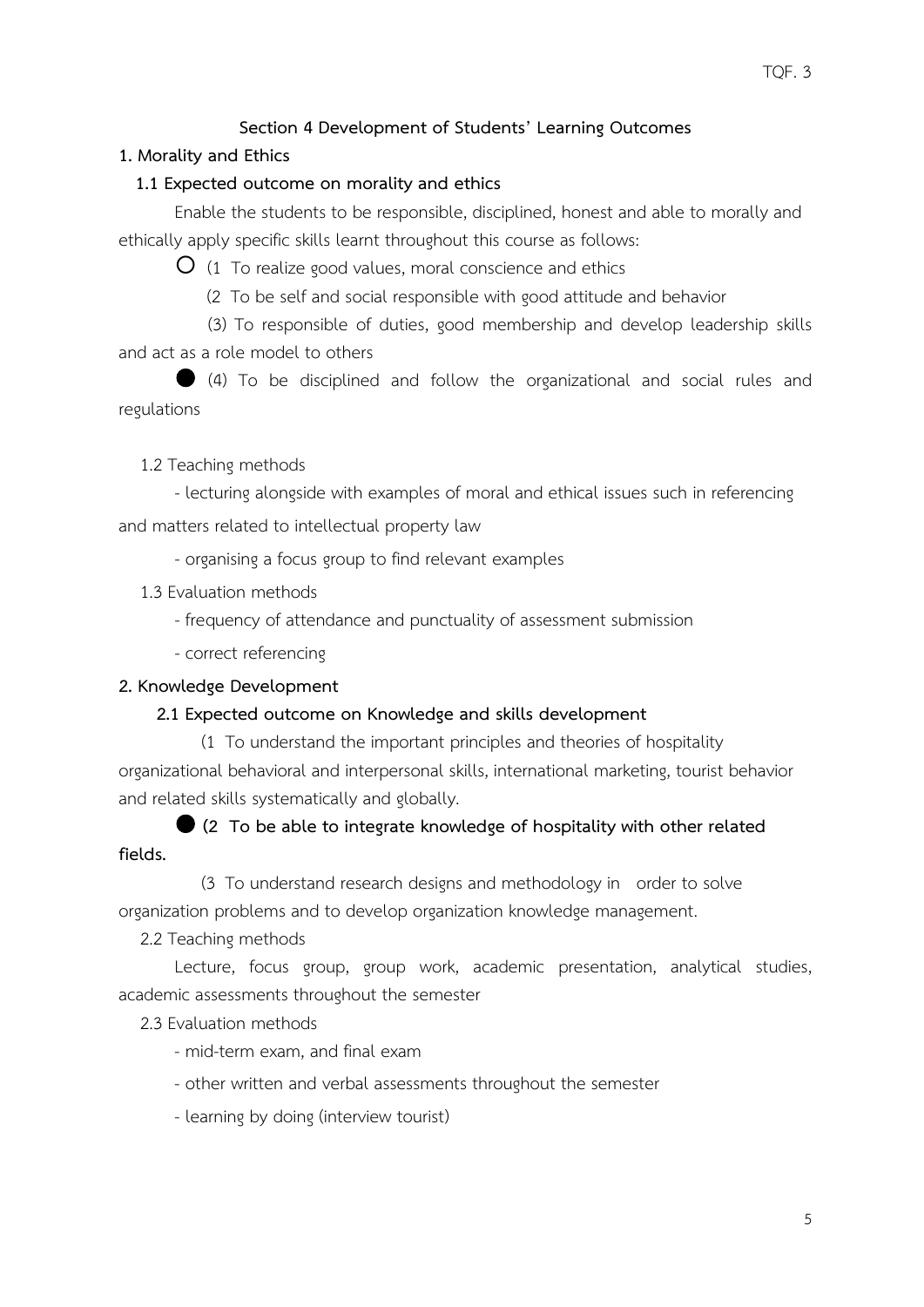# **3. Intellectual Knowledge Innovation**

# **3.1 Expected outcome on Intellectual Knowledge Innovation**

 (1 To be able to evaluate and analyze data, and able to think critically and systematically in order to find cause, effect, and resolution of the problems in depth

# **(2 To be able to apply methodologies, synthesis, evaluation both practically and theoretically in actual operations**

 (3 To be able to suitably apply knowledge and innovation in business term and able to adapt innovation technology to the profession and related fields

- 3.2 Teaching methods
	- Group work and presentation
	- Group discussion
- 3.3 Evaluation methods
	- Exams and assessments that focus on students' critical thinking analysis

# **4. Interpersonal Skills and Responsibility**

# **4.1 Expected outcome on Interpersonal Skills and Responsibility**

 (1 To be able to work with others and solve the problems both as a good leader and a good team member.

# **(2 To be able to develop self – improvement continuously on**

**professional** learning improvement based on international criterion.

- 4.2 Teaching methods
	- Delegate group work for group discussions
	- Require oral presentations
- 4.3 Evaluation methods
	- Self-evaluation
	- Peer evaluation

# **5. Numerical Analysis and Information Technology Skills**

# **5.1 Expected outcome on Numerical Analysis and Information Technology Skills**

(1 To be able to apply foreign languages effectively when communicate both academically and professionally.

(2 To be able to communicate effectively with foreigners from different culture in different situation.

(3 To be able to use information technology suitably in different operations.

(4 To be able to analyze and interpret data, facts, figures, statistics and/or numerical related tasks efficiently.

5.2 Teaching methods

- Lecture and discussion.
- Practice to making the drinks
- Internship at Dusit Bistro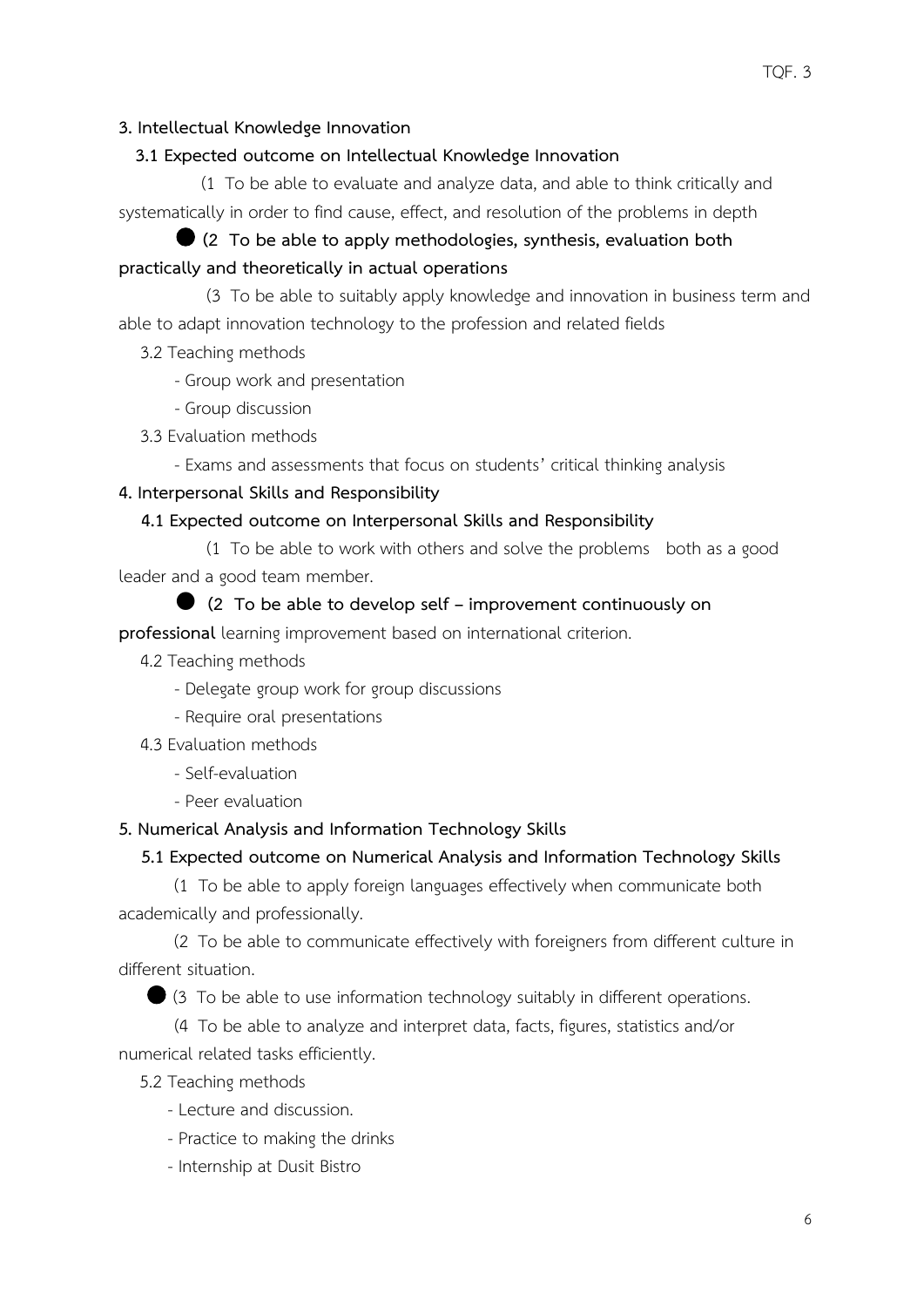- Discuss after internship.

5.3 Evaluation methods

- reports and presentations using technology
- participation in discussions

# **Section 5 Teaching and Evaluation Plans**

# **1. Teaching plan**

|              |                              |                | Teaching & Learning          |            |
|--------------|------------------------------|----------------|------------------------------|------------|
| Week         | <b>Topic</b>                 | Hour           | Activities, Instructional    | Instructor |
|              |                              |                | Media (if any)               |            |
| $\mathbf{1}$ | -Course introduction Course  | $\mathfrak{Z}$ | Teaching & Learning          | A.Tipvimon |
|              | syllabus overview            |                | Activities                   | Prasertsri |
|              | Course objective and         |                | 1. Introduction Purpose of   |            |
|              | evaluation                   |                | Teaching and Evaluation      |            |
|              |                              |                | 2. Describe and discuss      |            |
|              | -Pretest                     |                | students' issues related to  |            |
|              |                              |                | the subject.                 |            |
|              |                              |                | 3. Pretest                   |            |
|              |                              |                | <b>Instructional Media</b>   |            |
|              |                              |                | 1. Course outline            |            |
|              |                              |                | 2. Pretest Examination paper |            |
|              |                              |                | 3.WBSC                       |            |
|              |                              |                |                              |            |
| 2            | - An Introduction to tourist | $\mathfrak{Z}$ | Teaching & Learning          | A.Tipvimon |
|              | Behavior.                    |                | Activities                   | Prasertsri |
|              | - The history of tourist     |                | 1. Describe and discuss      |            |
|              | behavior                     |                | students' issues related to  |            |
|              |                              |                | the subject.                 |            |
|              |                              |                | 2. Assign students to        |            |
|              |                              |                | practice analysis from case  |            |
|              |                              |                | studies.                     |            |
|              |                              |                | <b>Instructional Media</b>   |            |
|              |                              |                | 1. Lecture with Power point  |            |
|              |                              |                | and handout                  |            |
|              |                              |                | 2. WBSC                      |            |
|              |                              |                |                              |            |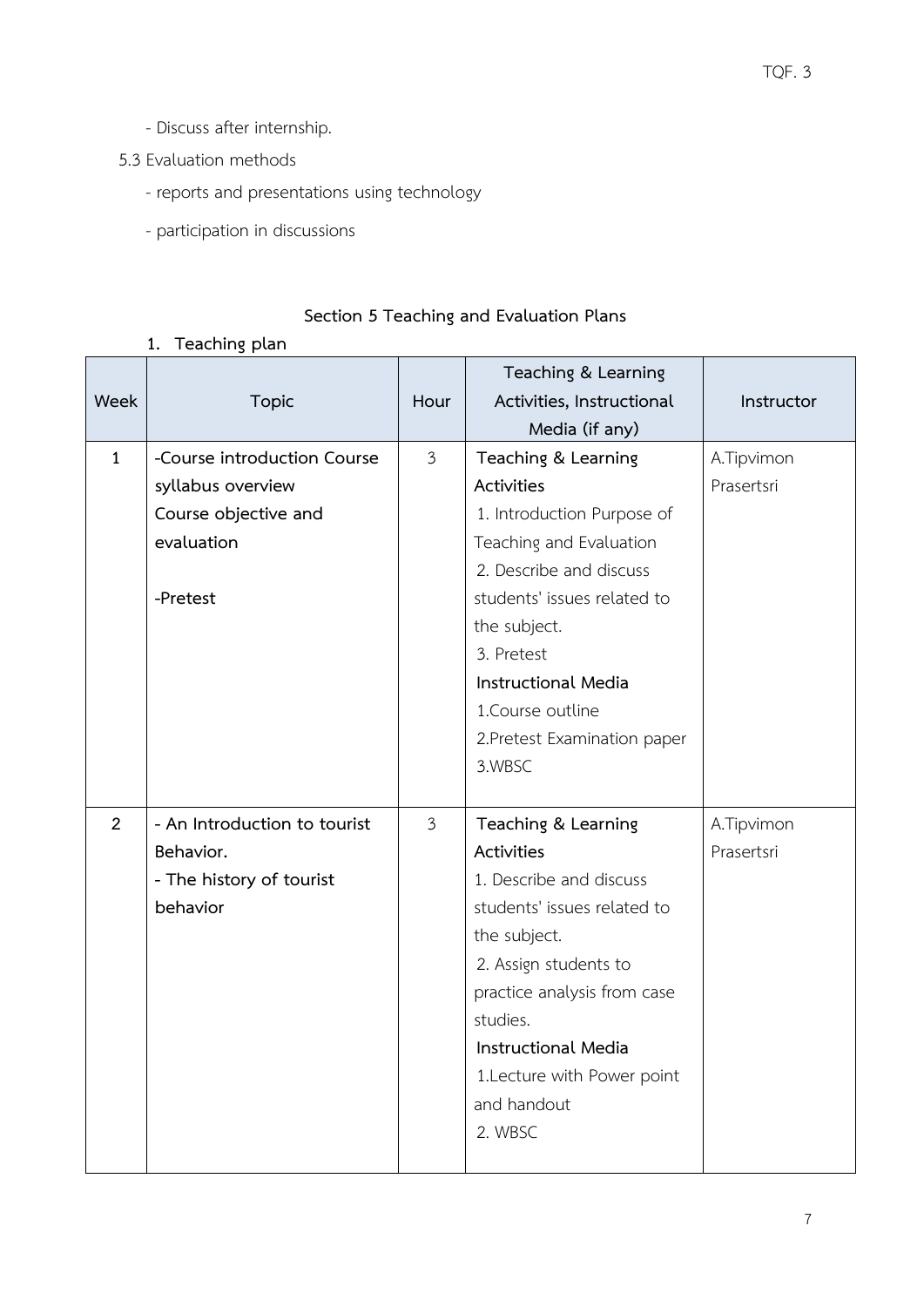|                |                           |                | Teaching & Learning            |            |
|----------------|---------------------------|----------------|--------------------------------|------------|
| Week           | <b>Topic</b>              | Hour           | Activities, Instructional      | Instructor |
|                |                           |                | Media (if any)                 |            |
| $\overline{3}$ | Tourist Motivators and    | $\mathfrak{Z}$ | Teaching & Learning            | A.Tipvimon |
|                | determinant               |                | Activities                     | Prasertsri |
|                |                           |                | 1. Describe and discuss        |            |
|                |                           |                | students' issues related to    |            |
|                |                           |                | the subject.                   |            |
|                |                           |                | 2. Assign students to practice |            |
|                |                           |                | analysis from case studies.    |            |
|                |                           |                | <b>Instructional Media</b>     |            |
|                |                           |                | 1. Lecture with Power point    |            |
|                |                           |                | and handout                    |            |
|                |                           |                | 2. WBSC                        |            |
| $\overline{4}$ | Tourist purchase          | $\mathfrak{Z}$ | Teaching & Learning            | A.Tipvimon |
|                | decision-making process   |                | Activities                     | Prasertsri |
|                |                           |                | 1. Describe and discuss        |            |
|                |                           |                | students' issues related to    |            |
|                |                           |                | the subject.                   |            |
|                |                           |                | 2. Assign students to          |            |
|                |                           |                | practice analysis from case    |            |
|                |                           |                | studies.                       |            |
|                |                           |                | <b>Instructional Media</b>     |            |
|                |                           |                | 1. Lecture with Power point    |            |
|                |                           |                | and handout                    |            |
|                |                           |                | 2. WBSC                        |            |
| 5              | Factors effecting tourist | $\mathfrak{Z}$ | Teaching & Learning            | A.Tipvimon |
|                | behavior                  |                | Activities                     | Prasertsri |
|                |                           |                | 1. Describe and discuss        |            |
|                | Impact of culture on      |                | students' issues related to    |            |
|                |                           |                | the subject.                   |            |
|                | hospitality customers'    |                | 2. Assign students to          |            |
|                | decision- making process  |                | practice analysis from case    |            |
|                |                           |                | studies.                       |            |
|                |                           |                | <b>Instructional Media</b>     |            |
|                |                           |                | 1. Lecture with Power point    |            |
|                |                           |                | and handout                    |            |
|                |                           |                | 2. WBSC                        |            |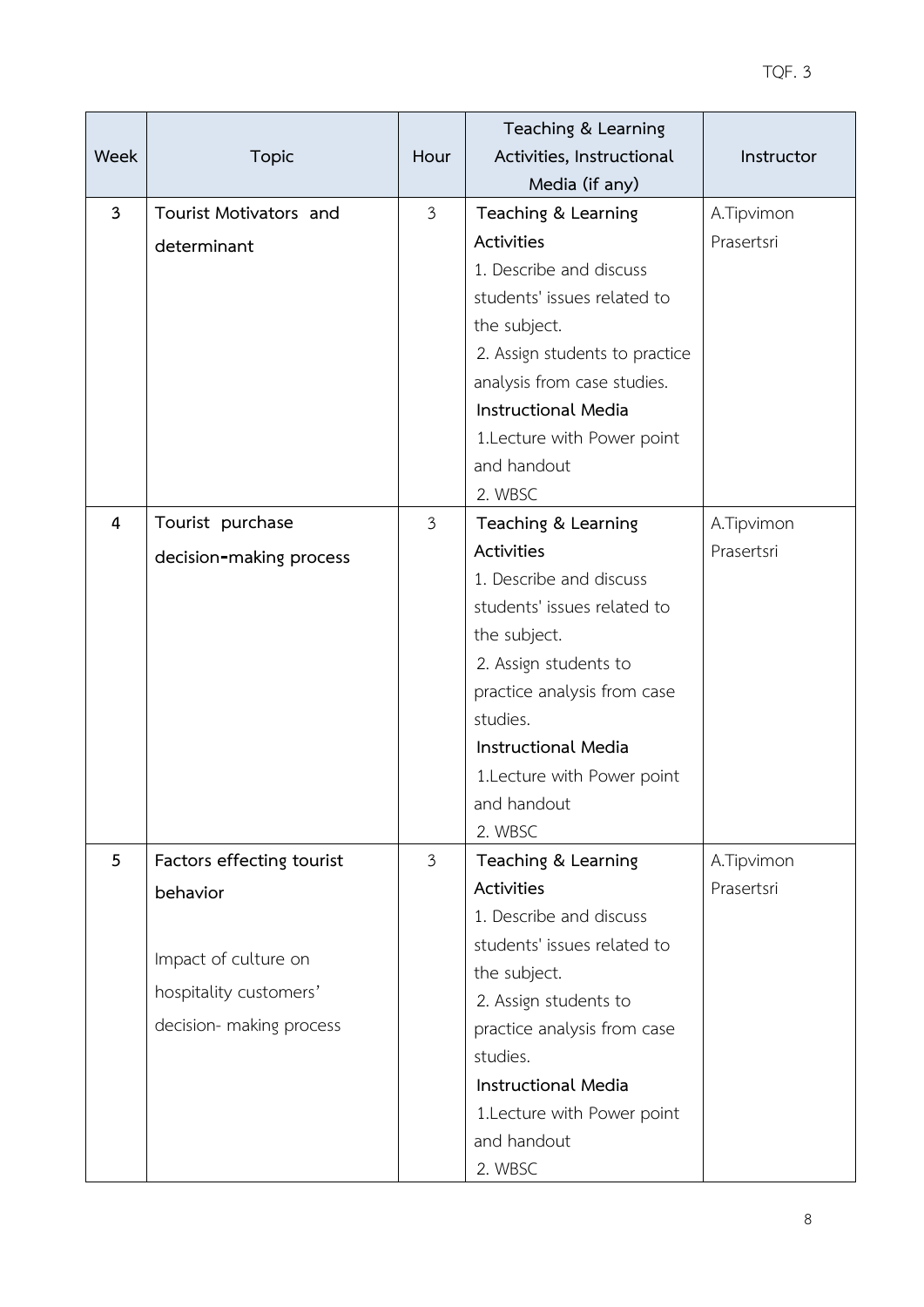| Week           | <b>Topic</b>                | Hour           | Teaching & Learning<br>Activities, Instructional | Instructor |
|----------------|-----------------------------|----------------|--------------------------------------------------|------------|
|                |                             |                | Media (if any)                                   |            |
| 6              | Typologies of tourist and   | $\mathfrak{Z}$ | Teaching & Learning                              | A.Tipvimon |
|                | segmentation                |                | Activities                                       | Prasertsri |
|                |                             |                | Describe and discuss                             |            |
|                |                             |                | students' issues related to                      |            |
|                |                             |                | the subject.                                     |            |
|                |                             |                | <b>Instructional Media</b>                       |            |
|                |                             |                | 1. Group activities                              |            |
|                |                             |                | 2. WBSC                                          |            |
| $\overline{7}$ | Study tourist behavior base | $\mathfrak{Z}$ | Teaching & Learning                              | A.Tipvimon |
|                | on nationalities            |                | Activities                                       | Prasertsri |
|                | Thai tourist behavior       |                | 1. Describe and discuss                          |            |
|                | Asian countries tourist     |                | students' issues related to                      |            |
|                | behavior                    |                | the subject.                                     |            |
|                |                             |                | 2. Assign students to                            |            |
|                |                             |                | practice analysis from case                      |            |
|                |                             |                | studies.                                         |            |
|                |                             |                | <b>Instructional Media</b>                       |            |
|                |                             |                | 1. Lecture with Power point                      |            |
|                |                             |                | and handout                                      |            |
|                |                             |                | 2. WBSC                                          |            |
| 8              | Study tourist behavior base | $\mathfrak{Z}$ | Teaching & Learning                              | A.Tipvimon |
|                | on nationalities            |                | Activities                                       | Prasertsri |
|                | Western countries           |                | 1. Describe and discuss                          |            |
|                | tourist behavior            |                | students' issues related to                      |            |
|                | Eastern countries           |                | the subject.                                     |            |
|                | tourist behavior            |                | 2. Assign students to                            |            |
|                |                             |                | practice analysis from case                      |            |
|                | Midterm Examination         |                | studies.<br>3. Midterm examination               |            |
|                |                             |                | <b>Instructional Media</b>                       |            |
|                |                             |                | 1. Lecture with Power point                      |            |
|                |                             |                | and handout                                      |            |
|                |                             |                | 2. Youtube                                       |            |
|                |                             |                | 3. WBSC                                          |            |
|                |                             |                |                                                  |            |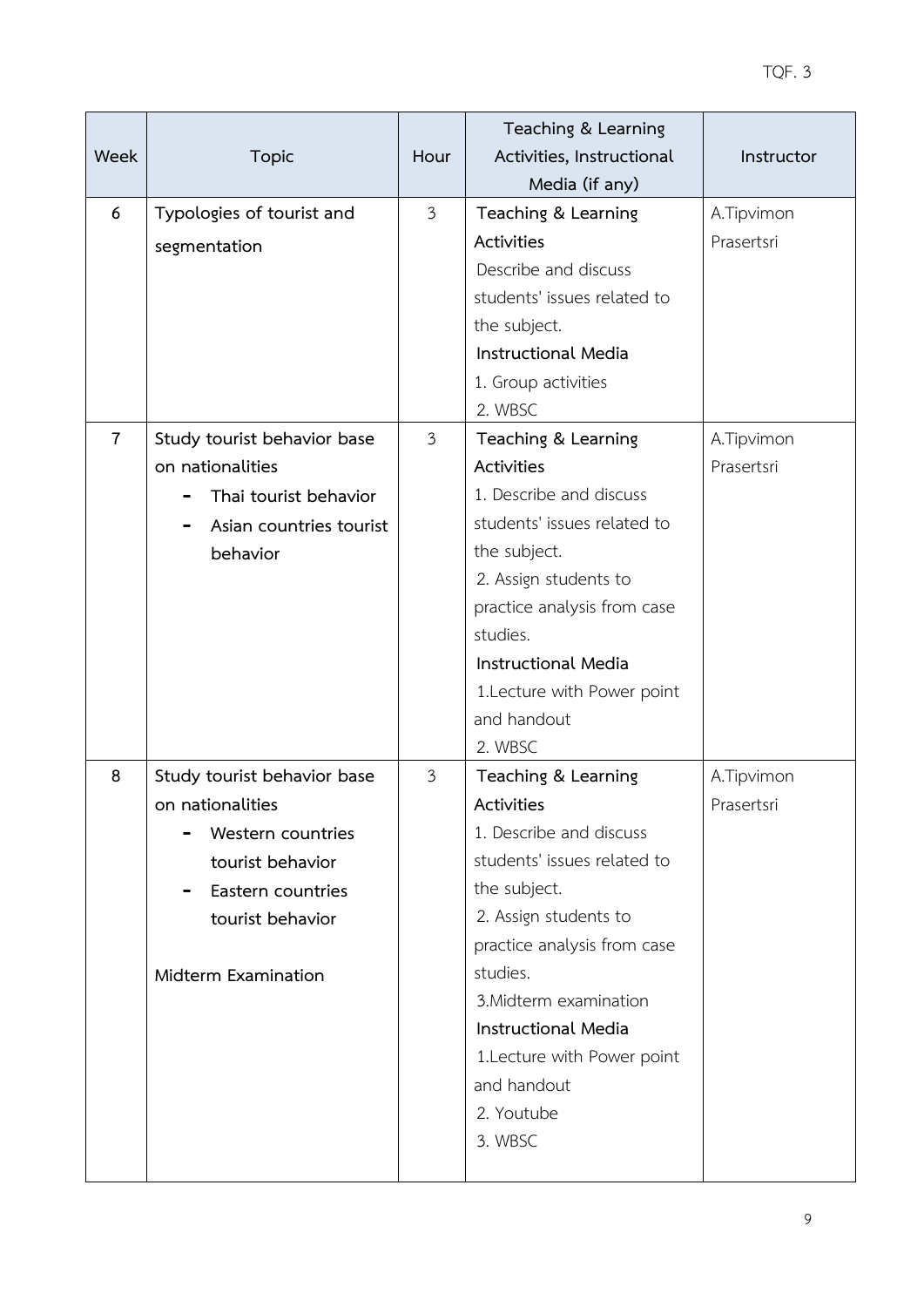|      |                              |                | Teaching & Learning                     |            |
|------|------------------------------|----------------|-----------------------------------------|------------|
| Week | <b>Topic</b>                 | Hour           | Activities, Instructional               | Instructor |
|      |                              |                | Media (if any)                          |            |
| 9    | Special tourist behavior     | $\mathfrak{Z}$ | Teaching & Learning                     | A.Tipvimon |
|      | Millennials tourist          |                | Activities                              | Prasertsri |
|      | Baby boomer tourist          |                | 1. Describe and discuss                 |            |
|      |                              |                | students' issues related to             |            |
|      |                              |                | the subject.                            |            |
|      |                              |                | 2. Assign students to                   |            |
|      |                              |                | practice analysis from case             |            |
|      |                              |                | studies.                                |            |
|      |                              |                | <b>Instructional Media</b>              |            |
|      |                              |                | 1. Lecture with Power point             |            |
|      |                              |                | and handout                             |            |
|      |                              |                | 2. WBSC                                 |            |
| 10   | Special tourist behavior     | $\mathfrak{Z}$ | Teaching & Learning                     |            |
|      | Centennials tourist          |                | Activities                              |            |
|      | <b>LGBT</b> tourist          |                | 1. Describe and discuss                 |            |
|      |                              |                | students' issues related to             |            |
|      |                              |                | the subject.                            |            |
|      |                              |                | 2. Assign students to practice          |            |
|      |                              |                | analysis from case studies.             |            |
|      |                              |                | <b>Instructional Media</b>              |            |
|      |                              |                | 1. Lecture with Power point             |            |
|      |                              |                | and handout                             |            |
|      |                              |                | 2. WBSC                                 |            |
| 11   | Tourist in the digital age   | $\mathfrak{Z}$ | Teaching & Learning                     | A.Tipvimon |
|      | society                      |                | Activities                              | Prasertsri |
|      | - the impact of social media |                | 1. Describe and discuss                 |            |
|      | on the tourist experience    |                | students' issues related to             |            |
|      |                              |                | the subject.                            |            |
|      | -The impact of smartphones   |                | 2. Assign students to                   |            |
|      | on hospitality consumer      |                | practice analysis from case<br>studies. |            |
|      | behavior                     |                | Instructional Media                     |            |
|      |                              |                | 1. Lecture with Power point             |            |
|      |                              |                | and handout                             |            |
|      |                              |                | 2. WBSC                                 |            |
|      |                              |                |                                         |            |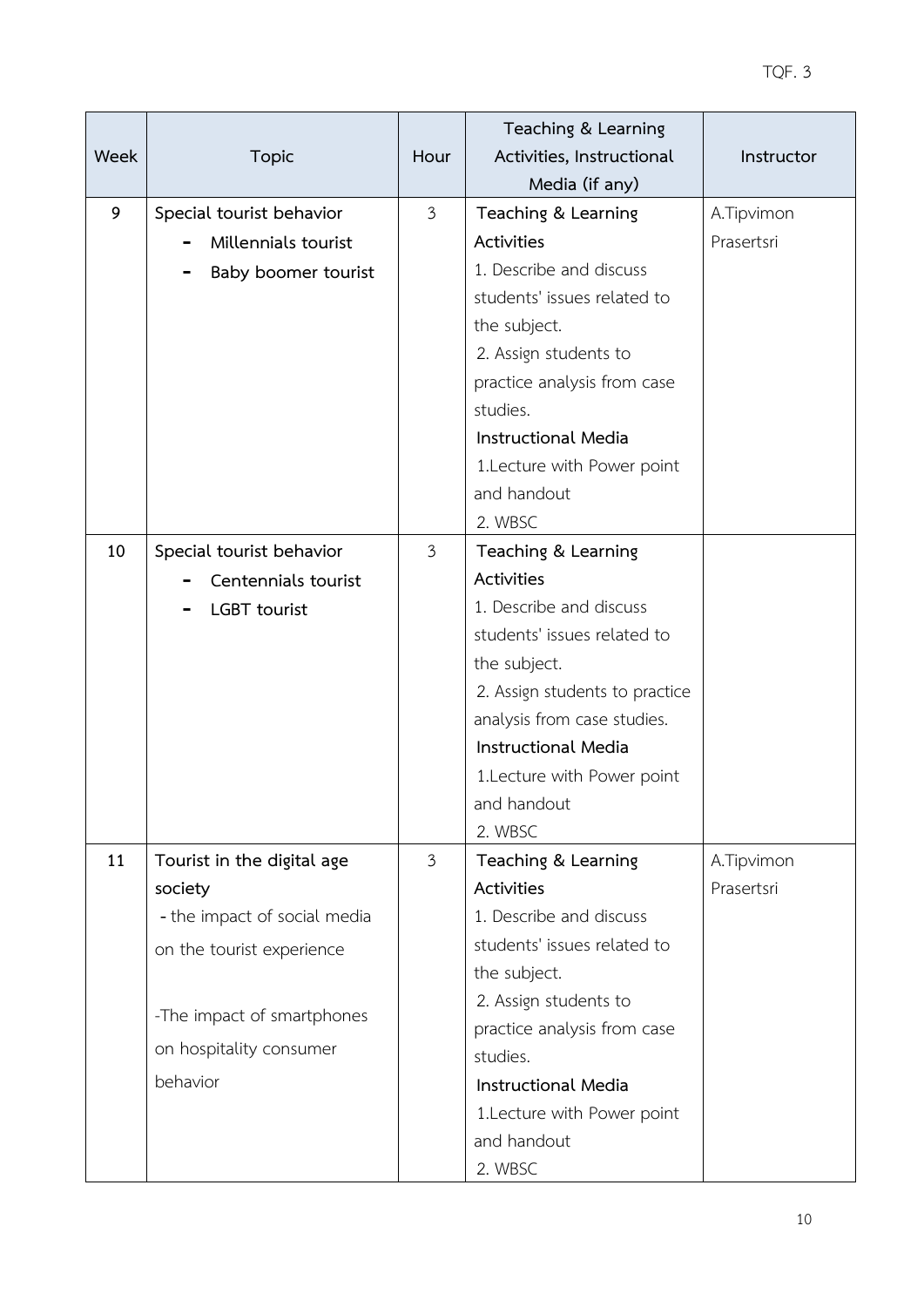|      |                              |                | Teaching & Learning            |            |
|------|------------------------------|----------------|--------------------------------|------------|
| Week | <b>Topic</b>                 | Hour           | Activities, Instructional      | Instructor |
|      |                              |                | Media (if any)                 |            |
| 12   | Tourist Behavior and         | $\mathfrak{Z}$ | Teaching & Learning            | A.Tipvimon |
|      | Customer satisfaction        |                | Activities                     | Prasertsri |
|      |                              |                | 1. Describe and discuss        |            |
|      |                              |                | students' issues related to    |            |
|      |                              |                | the subject.                   |            |
|      |                              |                | 2. Assign students to          |            |
|      |                              |                | practice analysis from case    |            |
|      |                              |                | studies.                       |            |
|      |                              |                | <b>Instructional Media</b>     |            |
|      |                              |                | 1. Lecture with Power point    |            |
|      |                              |                | and handout                    |            |
|      |                              |                | 2. WBSC                        |            |
| 13   | Researching tourist behavior | $\mathfrak{Z}$ | Teaching & Learning            | A.Tipvimon |
|      | Basic knowledge of           |                | Activities                     | Prasertsri |
|      | research                     |                | 1. Describe and discuss        |            |
|      |                              |                | students' issues related to    |            |
|      | questionnaire                |                | the subject.                   |            |
|      |                              |                | 2. Assign students to design   |            |
|      |                              |                | questionnaire base on their    |            |
|      |                              |                | research topic                 |            |
|      |                              |                | Instructional Media            |            |
|      |                              |                | 1. Lecture with Power point    |            |
|      |                              |                | and handout                    |            |
|      |                              |                | 2. WBSC                        |            |
| 14   | Researching tourist          | 3              | Teaching & Learning            | A.Tipvimon |
|      | behavior(3)                  |                | Activities                     | Prasertsri |
|      | presenting                   |                | 1. Students will present their |            |
|      |                              |                | research to the classroom      |            |
|      |                              |                | <b>Instructional Media</b>     |            |
|      |                              |                | 1. Class participation by the  |            |
|      |                              |                | student                        |            |
| 15   | Future trend of tourist      | $\mathfrak{Z}$ | Teaching & Learning            | A.Tipvimon |
|      | behavior                     |                | Activities                     | Prasertsri |
|      |                              |                | 1. Describe and discuss        |            |
|      |                              |                | students' issues related to    |            |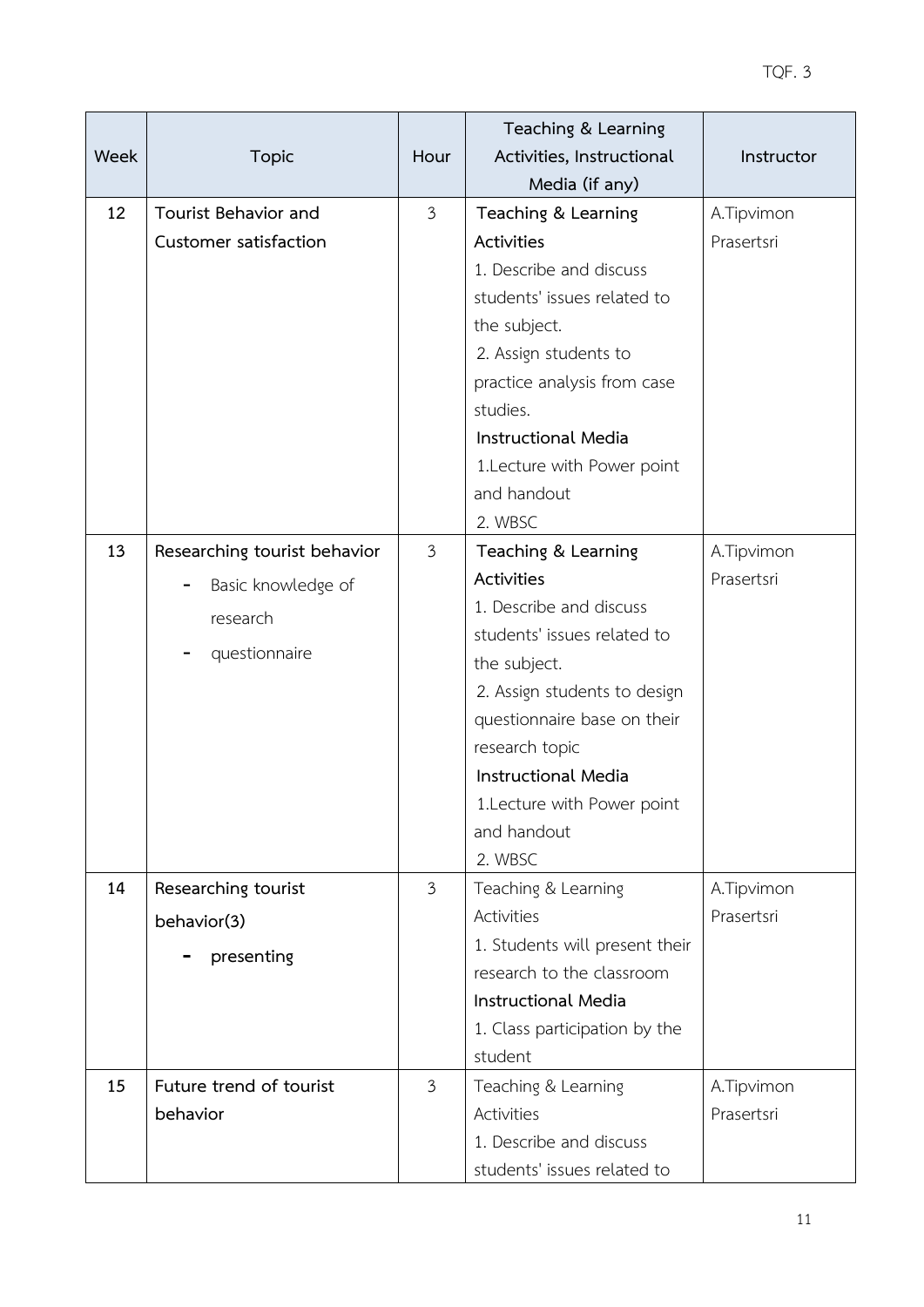| Week | <b>Topic</b> | Hour | Teaching & Learning<br>Activities, Instructional<br>Media (if any) | Instructor |
|------|--------------|------|--------------------------------------------------------------------|------------|
|      |              |      | the subject.                                                       |            |
|      |              |      | 2. Assign students to practice                                     |            |
|      |              |      | analysis from case studies.                                        |            |
|      |              |      | <b>Instructional Media</b>                                         |            |
|      |              |      | 1. Lecture with Power point                                        |            |
|      |              |      | and handout                                                        |            |
|      |              |      | 2. WBSC                                                            |            |

### **2. Evaluation plan**

| Activities     | Expected             | Methods                          | Week               | Percentage |
|----------------|----------------------|----------------------------------|--------------------|------------|
|                | outcomes             |                                  |                    |            |
| $\mathbf{1}$   | 1.1.1, 1.1.2, 1.1.3, | 1. Discipline behavior           | $1 - 15$           | 20         |
|                | 1.1.4, 2.1.1, 2.1.2, | Expression, responsibility and   |                    |            |
|                | 2.1.3, 3.1.3, 3.1.5, | participation                    |                    |            |
|                | 4.1.1, 4.1.2, 4.1.3, | 2. Issues of knowledge,          |                    |            |
|                | 4.1.4, 5.1.1, 5.1.3, | knowledge, integration of        |                    |            |
|                | 5.1.4                | information search And           |                    |            |
|                |                      | application                      |                    |            |
|                |                      | 3. Presentation of work Work and |                    |            |
|                |                      | achievement                      |                    |            |
| $\overline{2}$ | Individual task      | - Evaluate on time delivery.     | 3, 5, 7, 9, 11, 14 | 20         |
|                | assigned / Sub-test  | - Evaluation of the quality of   |                    |            |
|                |                      | work / score obtained from the   |                    |            |
|                |                      | test.                            |                    |            |
|                | Group assignment     | - Evaluation of quality of work  |                    |            |
|                |                      | - Presentation                   |                    |            |
|                |                      |                                  |                    |            |
| 3              | Mid-term             | Score from the Mid-term          | 8                  | 30         |
|                | examination          | examination                      |                    |            |
| 4              | Final examination    | Score from the final examination | 16                 | 30         |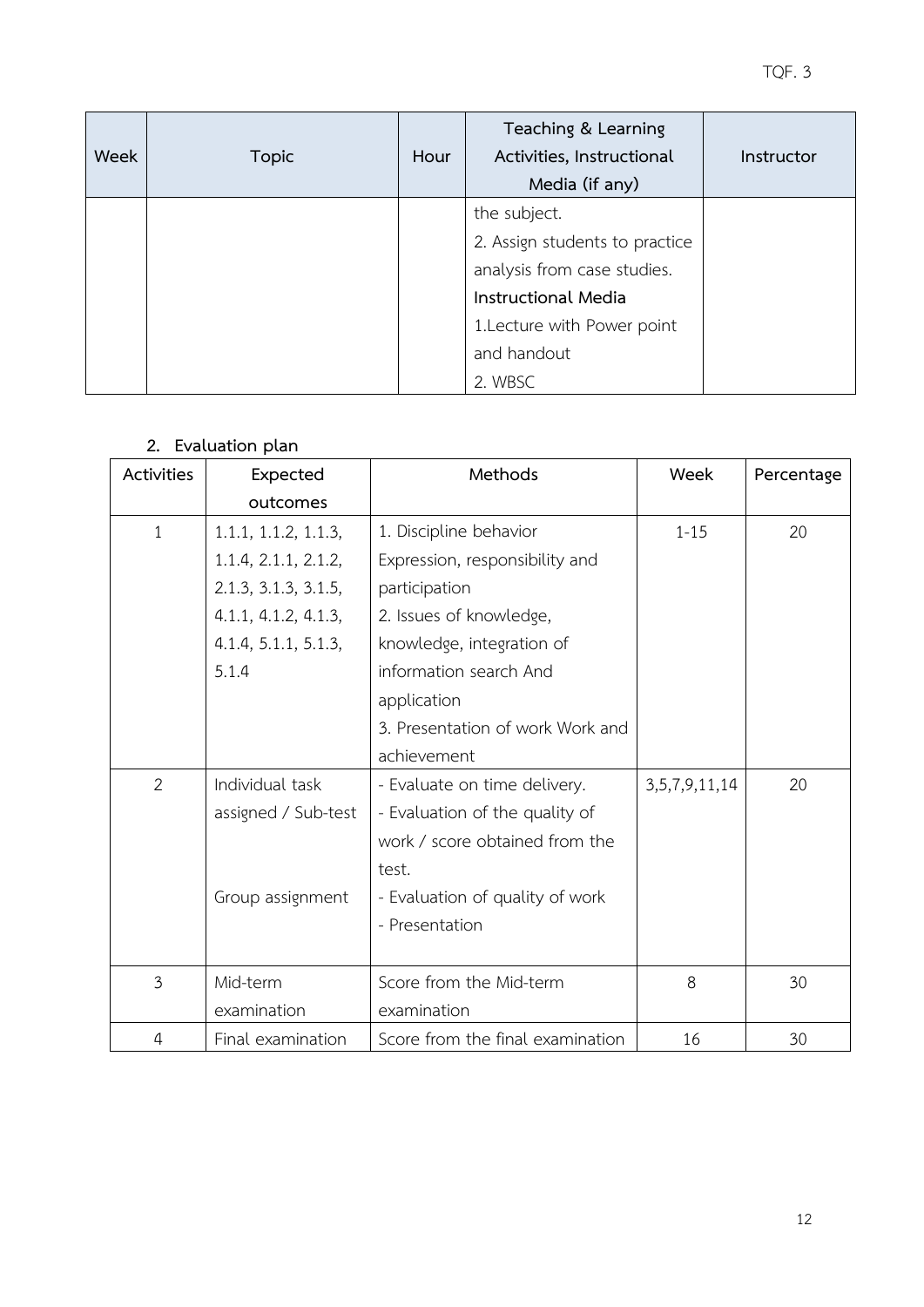# **Section 6 Teaching Materials and Resources**

### **1. Texts and main documents**

Swarbrooke, J. & Hornor, S. (2016). **Consumer Behavior in Tourism (**3nd ed). Elsevier Ltd.

### **2. Documents and important information**

|   | Lin, I.Y. and Mattila, A.S. (2010. Restaurant Servicescape, Service Encounter, and       |
|---|------------------------------------------------------------------------------------------|
|   | Perceived Congruency on Customers Emotions and Satisfaction, Journal of Hospitality      |
|   | Marketing & Management, Research, 19:8, 819-841.                                         |
| っ | Rewtrakulpaiboon, Walaiporn. (2014). Tourist Behavior. Pathum Thani: Bangkok University. |
|   | Stutts, A. and Wortman, J. (2006) Hotel and Lodging Management: an introduction. 2nd     |
|   | edition: John Wiley & Sons, New Jersey                                                   |

### **Section 7 Evaluation and Improvement of Course Management**

### **1. Strategies for Course Effectiveness Evaluation by Students**

Effectiveness evaluation for this course is as follows:

- Self-assessment and critical reflection
- Observations of students' responses during class
- Students' online evaluation and feedback

## **2. Evaluation strategies in teaching methods**

The strategies for collection data for teaching evaluation are as follows:

- Exam results
- Revision of learning outcomes

## **3. Improvement of Teaching**

- Interview students about teaching methods
- Get the online evaluation finding to improve teaching methods
- Increase general knowledge, skills, and teaching competency
- Support instructor to study, train, attend academic and professional seminar, international academic conference, and further higher education

### **4. Evaluation of students' learning outcome**

Student achievement is measured and evaluated by

- Individual improvement (In-class observation)
- Overall results